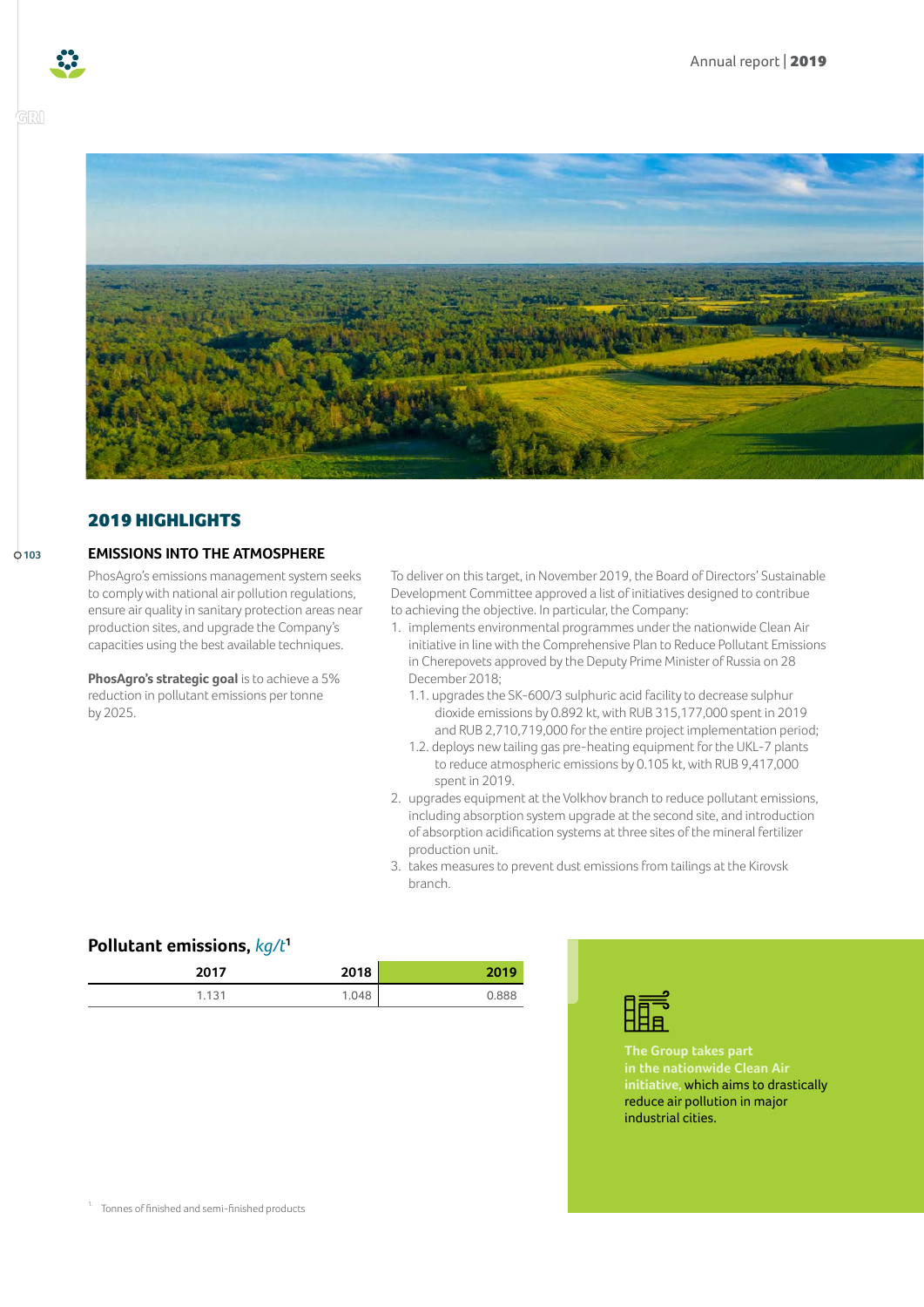

Ĥ.





# **Emissions of NO<sup>x</sup> , SO<sup>x</sup> and other major pollutants,** *t*



In 2019, gross pollutant emissions, including NOx and SO2, were down across the Group. The reduction was due to the measures implemented by the Company and the favourable weather conditions.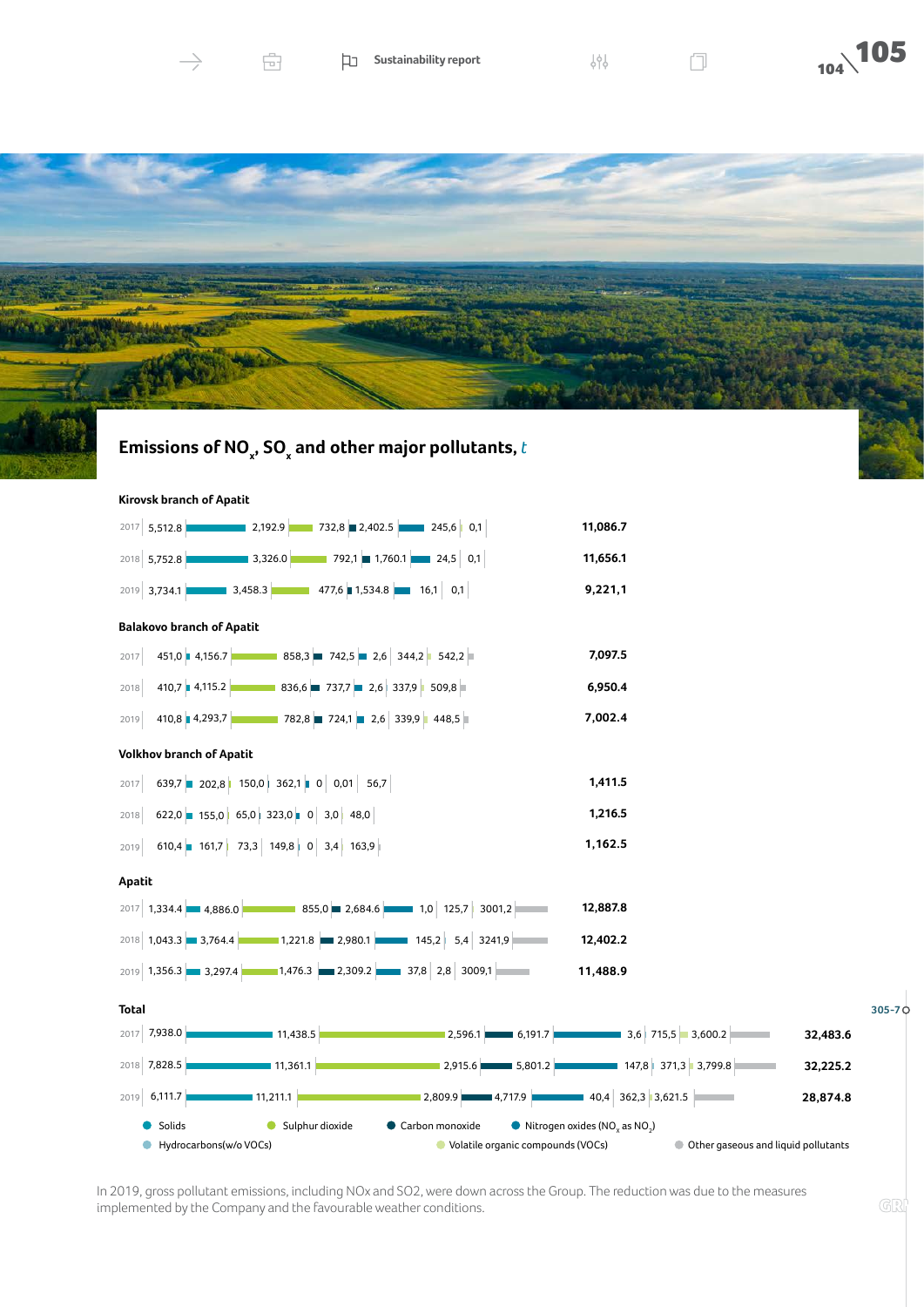



## arı

**103 305-1 305-4**

#### **GREENHOUSE GASES**

The Group is committed to tackling greenhouse gas emissions and climate change.

## **GHG emissions[1](#page-2-0) ,** *kg/t***[2](#page-2-1)**

| 2015   | 2016   | 2017   | 2018   | 2019   |
|--------|--------|--------|--------|--------|
| 125.34 | 141.47 | 145.95 | 157.97 | 143.27 |

**PhosAgro's strategic goal** in this area was approved by the Sustainable Development Committee of the Board of Directors in November 2019 and envisioned achieving the level of 142 kg of CO<sub>2</sub> equivalent per tonne of finished and semi-finished products by 2025.

To deliver on this objective the Company is implementing a number of projects

- elaborates a low carbon transition strategy and plan;
- develops an action plan for the low carbon transition strategy;
- defines GHG emission targets;
- conducts climate change scenario analysis;
- works out a plan for engagement with members of the value chain and the engagement assessment framework. The deadline is set for Q3 2020.

# **WCDP**

**PhosAgro takes part in the Carbon Disclosure Project (CDP)** to reduce greenhouse gas emissions. The Company received a C score for its first submission to CDP made in July 2019.

### **Greenhouse gas emissions**

## **Total GHG emissions,** *t*

|      | Apatit    | of Apatit | Balakovo branch Volkhov branch Kirovsk branch<br>of Apatit | of Apatit | <b>Total</b> |
|------|-----------|-----------|------------------------------------------------------------|-----------|--------------|
| 2017 | 3,354,121 | 164,299   | 103,538                                                    | 569,194   | 4,191,152    |
| 2018 | 3,995,830 | 157,886   | 118,396                                                    | 583,144   | 4,855,256    |
| 2019 | 3,746,069 | 152,632   | 121,325                                                    | 636,303   | 4,656,329    |
|      |           |           |                                                            |           |              |

## **GHG emissions per unit of output,** *kg/t***[2](#page-2-1)**



| 30.718 | 183.86  | 54.244 | 145.948 |
|--------|---------|--------|---------|
| 28.427 | 181.497 | 53.042 | 157.973 |
| 25.650 | 197.368 | 54.702 | 143.272 |

<span id="page-2-0"></span><sup>1.</sup> Greenhouse gas emissions are given in CO<sub>2</sub> equivalent. The calculation includes the following list of gases: CO<sub>2</sub>, CH<sub>4</sub>, NO<sub>2</sub>.<br><sup>2.</sup> Tonnes of finished and semi-finished products

<span id="page-2-1"></span>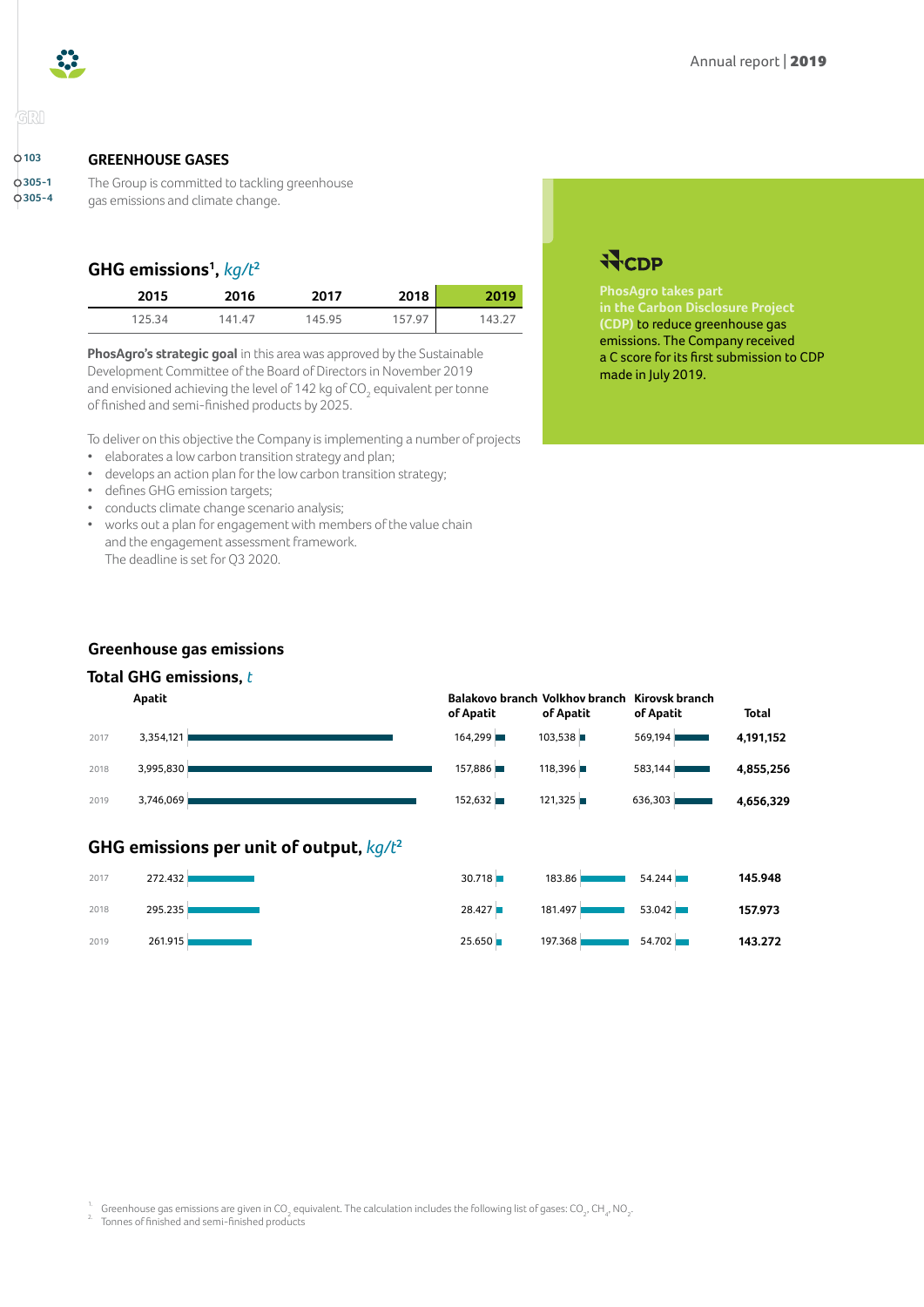Ĥ.



**103**

#### **WASTE**

Waste management is an integral part of PhosAgro's comprehensive environmental management system.

**Our strategic goal to 2025** is to increase the share of recycled and decontaminated hazard class 1–4 waste to 40%.

To achieve the targets, the Company is implementing a number of initiatives approved in November 2019 by the Board of Directors' Sustainable Development Committee:

- 1. upgrading the aluminium fluoride plant at the Cherepovets site to ensure the use of all the fluorine extracted as part of phosphate rock processing; reduce lime consumption in treating effluents; and decrease the amount of solid waste generation with RUB 9,761,000 spent in 2019;
- 2. at the Kirovsk branch, we have launched waste disposal and decontamination facilities, including the UDT-1 thermal treatment facility and the thermal waste decontamination unit with high-temperature burning of exhaust gases; the project will contribute to elimination of waste disposal sites and make possible the recycling of all kinds of waste (tires, railway sleepers, and timber) belonging to PhosAgro and other companies in the region.

| Share of recycled and decontaminated hazard class |  |
|---------------------------------------------------|--|
| 1–4 waste, $%$                                    |  |
|                                                   |  |

| 2017 | 2010<br>ıо | ---- |
|------|------------|------|
| د.0∠ | ∠∪.o       | 34.उ |

We place major emphasis on safe operation of tailings, which are special hydraulic structures and equipment for storage and disposal of mineral processing wastes.

Based on the safety requirements for hydraulic structures approved by the Federal Service for Environmental, Technological and Nuclear Oversight (Rostekhnadzor) in 2018, the Company's tailings have the highest safety level. This means that they fully meet the design requirements and applicable rules and regulations. The state of structures and foundations corresponds to the requirements. The tailings are operated in accordance with existing industrial safety laws and regulations as well as instructions of supervisory bodies.

### **Waste generation,** *kg/t***[1](#page-3-0)**

|                 | 2013   | 2014  | 2015  | 2016  | 2017  | 2018  | 2019  |
|-----------------|--------|-------|-------|-------|-------|-------|-------|
| Total           | 4.566  | 3.456 | 3.578 | 3.653 | 3.152 | 3.225 | 3.466 |
| Kirovsk branch  | 10.845 | 8.333 | 8.881 | 8.950 | 7.615 | 8.042 | 8.710 |
| Balakovo branch | 0.828  | 0.869 | 0.725 | 0.881 | 0.898 | 0.884 | 0.894 |
| Volkhov branch  | 0.005  | 0.005 | 0.004 | 0.004 | 0.004 | 0.005 | 0.002 |
| Cherepovets     | 0.454  | 0.462 | 0.470 | 0.483 | 0.472 | 0.428 | 0.421 |

### **Waste generation (hazard class 1–4),** *kg/t***[1](#page-3-0)**

<span id="page-3-0"></span>

|                 | 2013    | 2014    | 2015   | 2016   | 2017   | 2018   | 2019   |
|-----------------|---------|---------|--------|--------|--------|--------|--------|
| Total           | 159.467 | 169.423 | 6.970  | 10.978 | 8.871  | 5.779  | 6.113  |
| Kirovsk branch  | 3.684   | 2.991   | 0.896  | 0.458  | 0.308  | 0.632  | 0.635  |
| Balakovo branch | 828.231 | 868.426 | 24.579 | 29.498 | 28.951 | 22.239 | 19.495 |
| Volkhov branch  | 1.382   | 1.631   | 0.881  | 0.616  | 0.925  | 0.913  | 2.187  |
| Cherepovets     | 10.205  | 7.791   | 4.763  | 12.203 | 7.810  | 3.441  | 5.168  |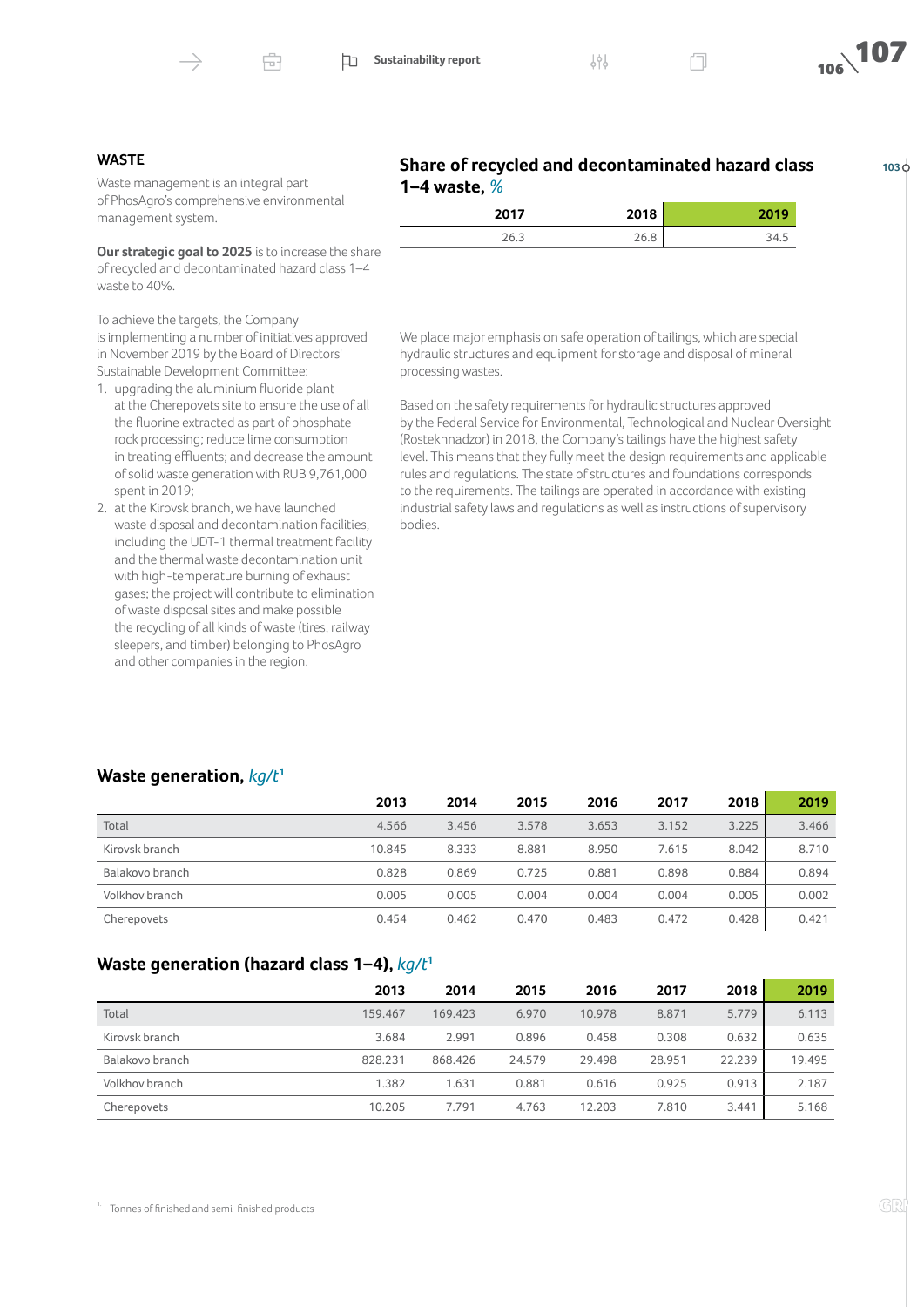GRI

## **Waste,** *t*

|              | Reused                           | Landfilled               | <b>Third party</b>      |                                      |                           |                          |                          |
|--------------|----------------------------------|--------------------------|-------------------------|--------------------------------------|---------------------------|--------------------------|--------------------------|
|              |                                  |                          | Third-party<br>recycled | <b>Third-party</b><br>decontaminated | Third-party<br>landfilled | Third-party<br>stored    | Third-party<br>processed |
|              | Kirovsk branch of Apatit         |                          |                         |                                      |                           |                          |                          |
| 2017         | 29,633,656.5                     | 50,252,148.4             | 21,526.6                | 340.1                                | 2,606.7                   | -                        |                          |
| 2018         | 21,274,068                       | 67,117,451               | 16,933.2                | 9.8                                  | 5,279.8                   | -                        |                          |
| 2019         | 19,656,977                       | 81,635,022.6             | 15,665.9                | 165.9                                | 4,197.1                   |                          |                          |
|              | <b>Balakovo branch of Apatit</b> |                          |                         |                                      |                           |                          |                          |
| 2017         | 22,312                           | 4,780,492.2              | 11,649.7                | 1.7                                  | 222.3                     | -                        |                          |
| 2018         | 6,099                            | 4,898,612.7              | 9,879.1                 | 26.4                                 | 372                       | -                        | 1,381.5                  |
| 2019         | 16,580.3                         | 5,302,285.7              | 4,720.5                 | 4.5                                  | 257                       | -                        | 2,906.1                  |
|              | <b>Volkhov branch of Apatit</b>  |                          |                         |                                      |                           |                          |                          |
| 2017         | $\qquad \qquad -$                | $\overline{\phantom{m}}$ | 1,490.1                 | 0.3                                  | 652.9                     | -                        |                          |
| 2018         | $\overline{\phantom{0}}$         | $\overline{\phantom{0}}$ | 115.5                   | 0.4                                  | 603.7                     |                          | 1,998.9                  |
| 2019         |                                  | $\overline{\phantom{0}}$ | 43.9                    | 0.3                                  | 1,345                     |                          |                          |
| Apatit       |                                  |                          |                         |                                      |                           |                          |                          |
| 2017         | 3,013,524.1                      | 2,778,641.4              | 18,469.3                | 457.2                                | 134.4                     | $\qquad \qquad -$        |                          |
| 2018         | 2,970,411.4                      | 2,767,144.9              | 12,984.1                | 39.6                                 |                           | 0.7                      |                          |
| 2019         | 3,195,192.6                      | 2,856,356.6              | 17,266.3                | 100.6                                | 125.7                     | -                        |                          |
| <b>Total</b> |                                  |                          |                         |                                      |                           |                          |                          |
| 2017         | 32,669,492.5                     | 57,811,281.9             | 53,135.8                | 799.3                                | 3,616.3                   | $\overline{\phantom{0}}$ |                          |
| 2018         | 24,250,578.5                     | 74,783,208.5             | 39,911.9                | 76.2                                 | 6,255.5                   | 0.7                      | 3,380.5                  |
| 2019         | 22,868,749.9                     | 89,793,664.9             | 37,696.5                | 271.4                                | 5,924.8                   | $\mathbf 0$              | 2,906.1                  |

Production growth has resulted in increased waste disposal.

## **Waste generation by hazard class,** *t*

|              | Total                            | I class | II class    | III class | IV class    | V class        |
|--------------|----------------------------------|---------|-------------|-----------|-------------|----------------|
|              | Kirovsk branch of Apatit         |         |             |           |             |                |
| 2018         | 88,413,741.67                    | 0.24    | $\mathbf 0$ | 237.414   | 6,710.49    | 88,406,793.53  |
| 2019         | 101,313,438.09                   | 0.494   | 9.039       | 334.52    | 7,047.985   | 101,306,046.05 |
|              | <b>Balakovo branch of Apatit</b> |         |             |           |             |                |
| 2018         | 4,909,840.64                     | 2.074   | 0.048       | 38.027    | 123,472.40  | 4,786,328.10   |
| 2019         | 5,321,693.716                    | 2.091   | 0.555       | 8.453     | 116,008.999 | 5,205,673.618  |
|              | <b>Volkhov branch of Apatit</b>  |         |             |           |             |                |
| 2018         | 2,718.53                         | 0.425   | $\mathbf 0$ | 0         | 594.9       | 2,123.20       |
| 2019         | 1,389.20                         | 0.3     | $\mathbf 0$ | 0         | 1,345       | 43.90          |
|              | <b>Apatit in Cherepovets</b>     |         |             |           |             |                |
| 2018         | 5,798,521.75                     | 4.741   | 1.252       | 981.185   | 45,581.40   | 5,751,953.20   |
| 2019         | 6,020,722.293                    | 4.751   | 1.17        | 1,595.652 | 72,323.84   | 5,946,796.88   |
| <b>Total</b> |                                  |         |             |           |             |                |
| 2018         | 99,124,822.59                    | 7.48    | 1.3         | 1,256.626 | 176,359.19  | 98,947,198.03  |
| 2019         | 112.657.243.30                   | 7.636   | 10.764      | 1,938.625 | 196,725.824 | 112,458,560.4  |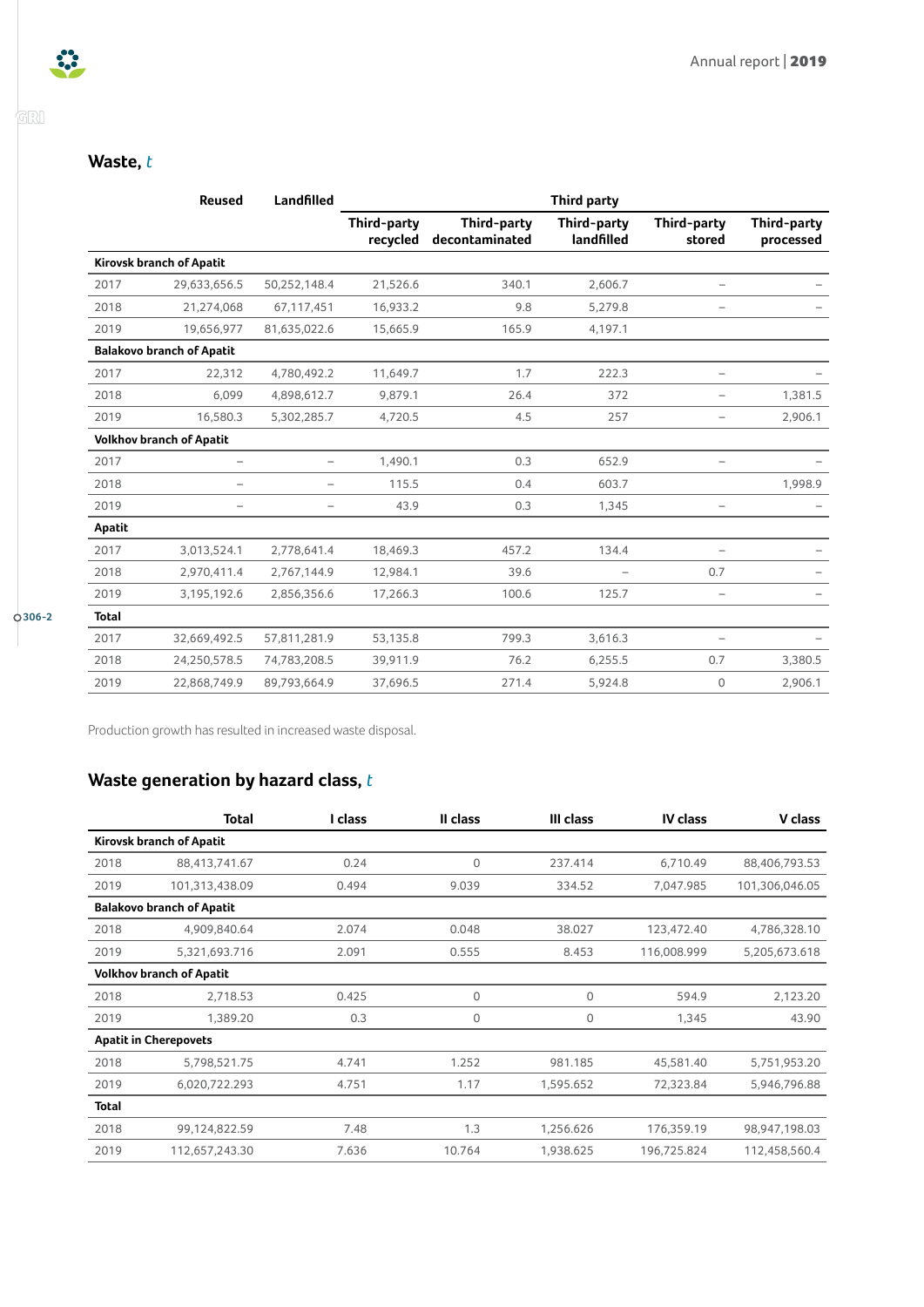



#### **WATER**

Our waste water management approach is focused on maximum reuse of water through closed-loop water recycling system and proper treatment of effluents discharged into water bodies in addition to continuous monitoring of water bodies in the regions of operation and aquatic life recovery.

**The Company's strategic goal** is to reduce waste water discharge per tonne of output by 20% compared to 2018.

To deliver on our targets, PhosAgro implements a variety of programmes approved by the Board of Directors› Sustainable Development Committee in November 2019, including:

- 1. the Optimisation of Water Use by Apatit in Cherepovets During Production Upgrade in 2020–2025 – a targeted programme with RUB 176 m in funding for phase 1 only;
- 2. the Discharge Reduction and Effluent Quality Improvement at the Kirovsk Branch of Apatit in 2019–2020 – a targeted programme which includes construction of a chemicals dosing facility to treat effluents from the ANBP-2 tailings.

| Waste water discharge, $m^3/t^1$ |      |      |  |
|----------------------------------|------|------|--|
|                                  | 2017 | 2018 |  |

**2017 2018 2019** 7.476 6.039 4.684

## **Pollutant discharge,** *kg/t***[2](#page-5-1)**

| <b>2016</b><br>20 I O | 2017    | 2010<br>2010   |  |
|-----------------------|---------|----------------|--|
| ں ، ا                 | $\cdot$ | $\circ$<br>v.o |  |

#### **Treated effluents (reused in the production cycle),**  *mln m<sup>3</sup>*

**103 303-1**

**303-4**

|                           | 2018   | 2019   |
|---------------------------|--------|--------|
| <b>TOTAL</b>              | 221.98 | 238.87 |
| Kirovsk branch of Apatit  | 202.83 | 219.52 |
| Balakovo branch of Apatit | 9.36   | 9.52   |
| Volkhov branch of Apatit  | 1.62   | 1.07   |
| Apatit (Cherepovets site) | 8.16   | 8.77   |

## **Water consumption,** *ths m3*

**2018 2019** TOTAL 34,510 33,763 Kirovsk branch of Apatit 19,864 5,563 Balakovo branch of Apatit 7,632 8,256 Volkhov branch of Apatit 1,936 2,168 Apatit (Cherepovets site) 15,078 17,776

<span id="page-5-1"></span><span id="page-5-0"></span>Excluding supplies to third parties<br>Tonnes of finished and semi-finished products





**The Company's strategic goal**  is to reduce waste water discharge per tonne of output by 20% from 2018 to 2025 to achieve  $4.8 \text{ m}^3$  per tonne of finished and semi-finished products. The relevant steps towards this goal were approved by the Sustainable Development Committee of the Board of Directors in November 2019.

**303-5**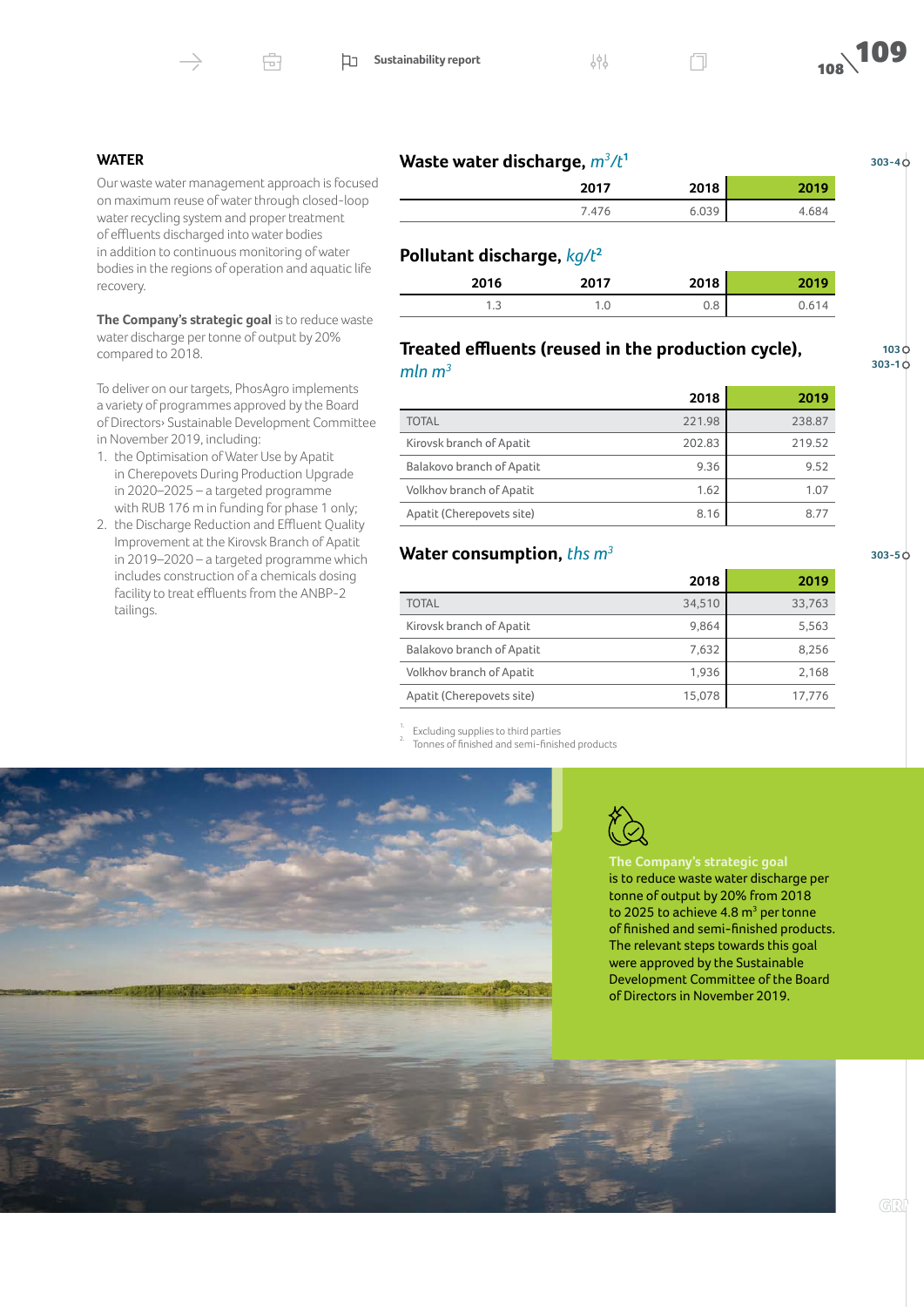

'orl

PhosAgro supports aquatic life recovery.

## **303-2**

## **Number of fish released into water bodies in the regions of operation as part of environmental protection initiatives in 2019**

|                         | <b>Cherepovets site</b> | <b>Balakovo branch of Apatit</b> |                         | Kirovsk branch of Apatit |                                  |
|-------------------------|-------------------------|----------------------------------|-------------------------|--------------------------|----------------------------------|
| Aquatic life<br>species | Juvenile carp           | Juvenile carp                    | Juvenile silver<br>carp | Sterlet<br>vearling      | Juvenile Atlantic salmon (2 yrs) |
| Ouantity                | 6.500                   | 30,000                           | 25.000                  | 84.353                   | 2.130                            |
| Water body              | Gorky Reservoir         | Volgograd Reservoir              |                         | Sukhona<br>River         | Umba River                       |

## **Water discharge in 2019,** *mln m3*

|                                                              | <b>Kirovsk</b><br>branch<br>of Apatit | <b>Balakovo</b><br><b>branch</b><br>of Apatit | <b>Volkhov</b><br>branch<br>of Apatit | Apatit | <b>Total</b> |
|--------------------------------------------------------------|---------------------------------------|-----------------------------------------------|---------------------------------------|--------|--------------|
| Waste water discharge                                        | 137.4                                 |                                               |                                       | 14.8   | 152.2        |
| Discharged without treatment (% of total<br>water discharge) | 2.6                                   |                                               |                                       |        |              |

## **303-3 Total water withdrawal by source,** *ths m3*

| <b>Indicator</b>                                                      |             | <b>Kirovsk Branch</b><br>of Apatit | Apatit<br>(Cherepovets) |        | <b>Balakovo</b><br><b>Branch</b><br>of Apatit |              |                | <b>Volkhov Branch</b><br>of Apatit |         | <b>Total</b> |
|-----------------------------------------------------------------------|-------------|------------------------------------|-------------------------|--------|-----------------------------------------------|--------------|----------------|------------------------------------|---------|--------------|
|                                                                       | 2018        | 2019                               | 2018                    | 2019   | 2018                                          | 2019         | 2018           | 2019                               | 2018    | 2019         |
| Surface water                                                         |             |                                    |                         |        |                                               |              |                |                                    |         |              |
| <b>Total water withdrawal</b><br>from surface sources, including:     | 144,920     | 111,106                            | 22,110                  | 24,291 | 7,201                                         | 7,619        | 2,069          | 2,163                              | 176,300 | 145,179      |
| process water                                                         | 28,741      | 27,596                             | 19,387                  | 21,161 | 7,201                                         | 7,619        | 1,861          | 1,940                              | 57,191  | 58,315       |
| drinking water (internal use)                                         | $\Omega$    | $\Omega$                           | 935                     | 885    | $\Omega$                                      | $\Omega$     | $\Omega$       | $\Omega$                           | 935     | 885          |
| drinking water<br>(for supplies to third parties)                     | $\Omega$    | $\Omega$                           | 498                     | 466    | $\Omega$                                      | $\Omega$     | $\Omega$       | $\Omega$                           | 498     | 466          |
| mining water                                                          | 111,213     | 79,933                             | $\mathbf 0$             | 0      | $\mathbf 0$                                   | $\mathbf 0$  | $\overline{0}$ | $\mathbf{0}$                       | 111,213 | 79,933       |
| drainage water                                                        | 4,965       | 3,577                              | $\mathbf{0}$            | 0      | $\Omega$                                      | $\circ$      | $\Omega$       | $\mathbf 0$                        | 4,965   | 3,577        |
| rainwater                                                             | $\mathbf 0$ | 0                                  | 1,290                   | 1,779  | 0                                             | $\mathbf{0}$ | 208            | 223                                | 1,498   | 2,002        |
| <b>Ground water</b>                                                   |             |                                    |                         |        |                                               |              |                |                                    |         |              |
| Water withdrawal<br>from ground-water sources:                        | 2,196       | 1964                               | $\mathbf 0$             | 0      | 742                                           | 879          | 0              | $\mathbf 0$                        | 2,938   | 2,842        |
| Water received from third party suppliers                             |             |                                    |                         |        |                                               |              |                |                                    |         |              |
| <b>Total water received from third</b><br>party suppliers, including: | 37.129      | 32,334                             | 7,661                   | 9,572  | $\mathbf{0}$                                  | $\Omega$     | 138            | 177                                | 44,927  | 42,082       |
| process water received<br>from suppliers                              | 18,367      | 19,016                             | 7,125                   | 8,530  | $\Omega$                                      | $\circ$      | $\Omega$       | $\mathbf 0$                        | 25,491  | 27,546       |
| water from municipal supply<br>(internal use)                         | 9.263       | 7.824                              | 457                     | 560    | $\Omega$                                      | $\Omega$     | 138            | 177                                | 9.857   | 8,560        |
| water from municipal supply (for<br>supplies to third parties)        | $\Omega$    | $\mathbf 0$                        | 23                      | 34     | $\Omega$                                      | $\Omega$     | $\Omega$       | $\Omega$                           | 23      | 34           |
| waste water from other waste-<br>water discharge systems              | 9,500       | 5,494                              | 56                      | 448    | $\Omega$                                      | $\Omega$     | $\Omega$       | $\Omega$                           | 9,556   | 5,943        |
| <b>TOTAL</b>                                                          | 184,246     | 145,404                            | 29,770                  | 33.863 | 7,944                                         | 8.498        | 2,206          | 2,339                              | 224,166 | 190.104      |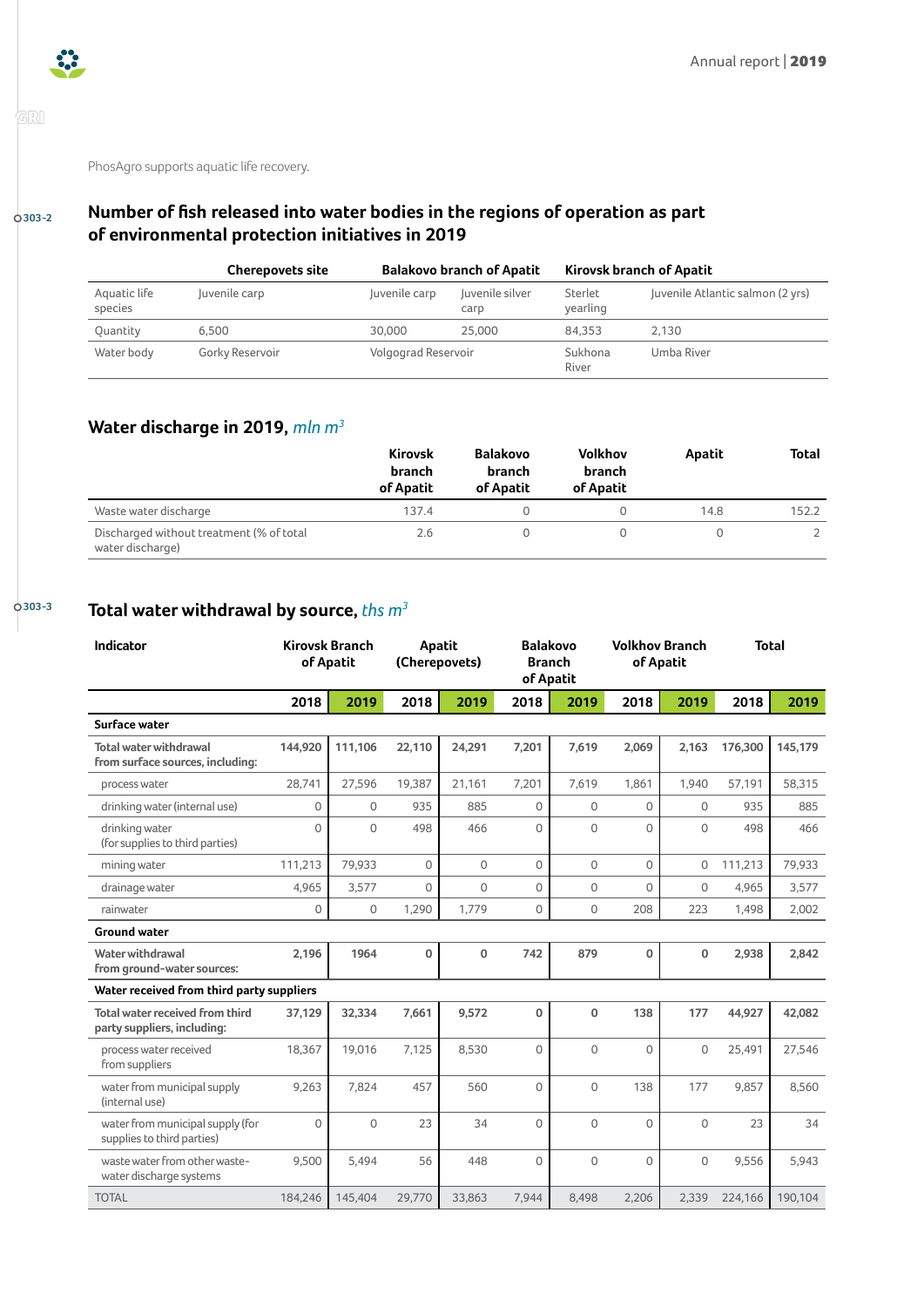

| <b>Indicator</b>                                                   |          | <b>Kirovsk Branch</b><br>of Apatit | Apatit   | (Cherepovets) | <b>Balakovo</b><br><b>Branch</b><br>of Apatit |             | <b>Volkhov Branch</b> | of Apatit   |         | <b>Total</b> |
|--------------------------------------------------------------------|----------|------------------------------------|----------|---------------|-----------------------------------------------|-------------|-----------------------|-------------|---------|--------------|
|                                                                    | 2018     | 2019                               | 2018     | 2019          | 2018                                          | 2019        | 2018                  | 2019        | 2018    | 2019         |
| Water discharge into surface waters                                |          |                                    |          |               |                                               |             |                       |             |         |              |
| Total water discharge into<br>surface waters:                      | 171,787  | 137.386                            | 13,694   | 14.837        | $\mathbf{0}$                                  | 0           | 141                   | 0           | 185,621 | 152,223      |
| mining water                                                       | 111,213  | 79933                              | $\Omega$ | 0             | 0                                             | 0           | $\Omega$              | 0           | 111,213 | 79,933       |
| drainage water                                                     | 4,965    | 3577                               | $\Omega$ | $\Omega$      | $\Omega$                                      | $\Omega$    | $\Omega$              | $\Omega$    | 4,965   | 3,577        |
| waste water from other waste-<br>water discharge systems           | 9,500    | 5,494                              | $\Omega$ | $\mathbf 0$   | $\Omega$                                      | $\mathbf 0$ | $\Omega$              | $\circ$     | 9,500   | 5,494        |
| <b>Supplies to third parties</b>                                   |          |                                    |          |               |                                               |             |                       |             |         |              |
| Total water supplies to third<br>parties:                          | 2,595    | 2,455                              | 999      | 1,251         | 312                                           | 242         | 129                   | 171         | 4,035   | 4,118        |
| waste water to the public<br>water discharge system (after<br>use) | 2,595    | 2,455                              | 422      | 302           | 312                                           | 242         | 129                   | 171         | 3,458   | 3,170        |
| waste water to the public<br>water discharge system<br>(unused)    | $\Omega$ | $\mathbf 0$                        | 56       | 448           | $\Omega$                                      | $\mathbf 0$ | $\Omega$              | $\Omega$    | 56      | 448          |
| water supplies to third parties<br>from surface sources            | $\Omega$ | $\overline{0}$                     | 498      | 466           | $\Omega$                                      | 0           | $\Omega$              | $\Omega$    | 498     | 466          |
| water supplies to third parties<br>from municipal sources          | 0        | 0                                  | 23       | 34            | $\Omega$                                      | 0           | $\Omega$              | $\mathbf 0$ | 23      | 34           |
| <b>TOTAL</b>                                                       | 174,382  | 139,841                            | 14,692   | 16.087        | 312                                           | 242         | 270                   | 171         | 189,656 | 156,341      |

## **303-4 Total water discharge by source and by site,** *ths m3*

#### **ENERGY EFFICIENCY**

To compensate for the energy intensive nature of our business, at PhosAgro we are constantly seeking ways to improve productivity and use resources more efficiently. Crucial to this effort is gaining a thorough understanding of how we consume energy.

To this end, the Company focuses its work **1n 2019, PhosAgro's** 306-10 in the following key areas:

- increasing energy efficiency;
- expanding our own power-generation capacities;
- recycling waste to generate heat by using exhaust gases from gas turbines to produce steam;
- optimising energy use from different sources.

**In 2019, PhosAgro's production facilities were** 



**self-sufficient in electricity. We continued our work to increase efficiency across the Group's production sites.** 

**PhosAgro energy consumption in 2019**

|                                    | Electricity,<br>ths kWh | Natural gas,<br>mln $m3$ | Liquefied<br>natural<br>gas, t | Heat<br>energy,<br>ths Gcal | Fuel.<br>ths tons | Diesel,<br>ths tons | Total cost.<br><b>RUB bln</b> |
|------------------------------------|-------------------------|--------------------------|--------------------------------|-----------------------------|-------------------|---------------------|-------------------------------|
| Total consumption                  | 3,735                   | 2,704                    | 3,135                          | 11,331                      | 154               | 47                  |                               |
| own generation                     | 1,500                   |                          |                                | 10.924                      |                   |                     |                               |
| purchased                          | 2,235                   |                          |                                | 407                         |                   |                     |                               |
| Consumption per tonne<br>of output | 0.115                   | 0.083                    | 0.096                          | 0.349                       | 0.005             | 0.001               |                               |
| Cost, RUB bln                      | 10.286                  | 12.058                   | 0.091                          | 10.74                       | 2.54              | 2.100               | 37.810                        |

**302-1 302-3**

**103 302-1**